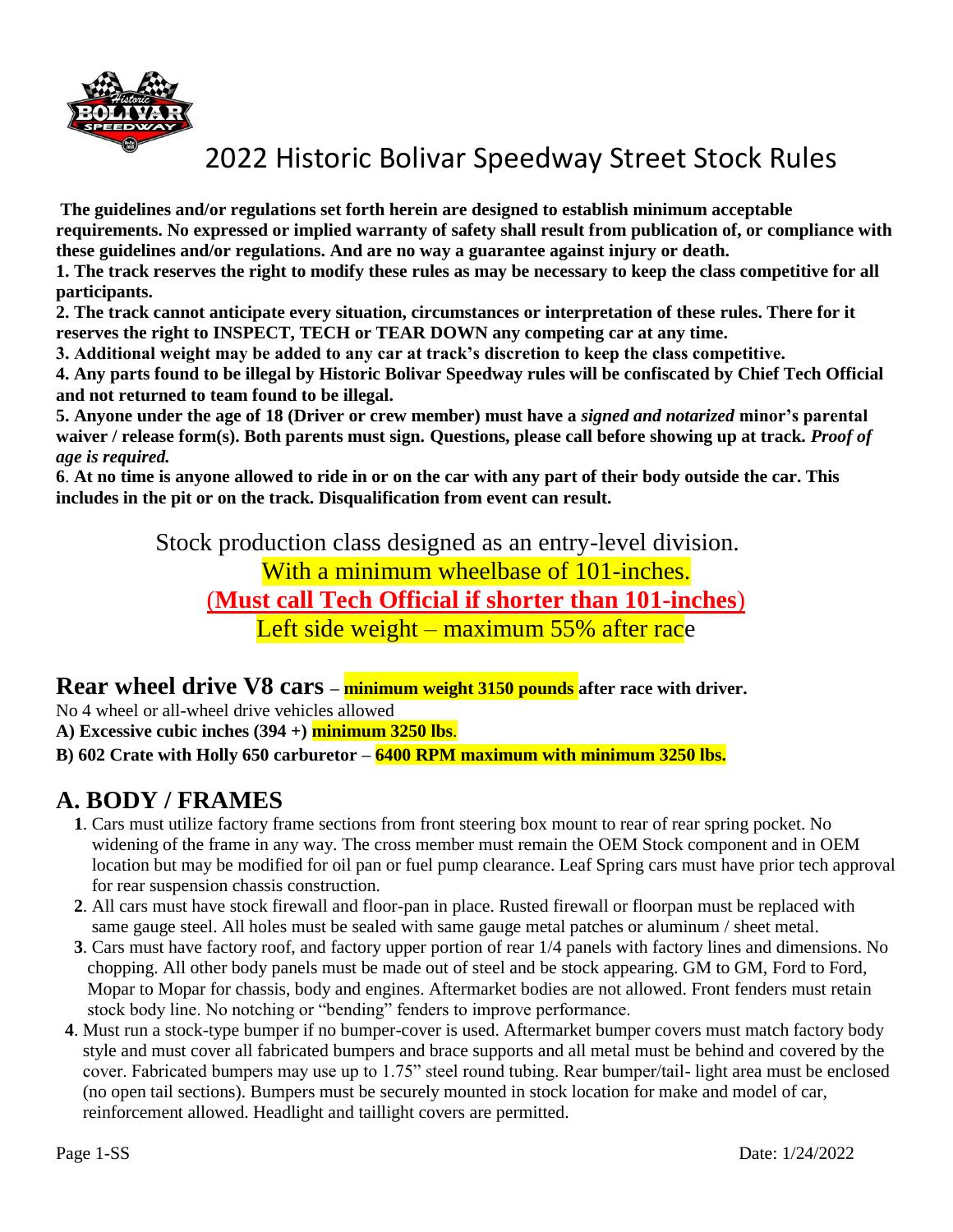

- **5**. Must have tow hook or cable, front and rear, capable of supporting car, minimum of  $\frac{1}{4}$ " cable.
- . Nose-piece must be mounted with stock body line in mind. Nose-piece should not be chopped, lowered, or angled.
- . Side windows may go no further back than 15" from the corner of the A-Post and must go straight up at a 90 degree angle from the door. Window openings on both sides of car must be minimum of fifteen inches (15") in vertical height.
- . Interior behind the driver must be parallel to the ground up to the rear window and there must be a definitive transition from interior to the rear deck area which must remain relatively flat.
- . Minimum roof height with standard roof rake is 48 inches.
- . Rear Spoilers (up to 5" tall X 60" wide clear Lexan only if in an area to impede vision) and non- functional hood scoops (up to 3" tall and with good vision) are allowed. Both must be approved by Head Tech Official. No holes cut in hood for air cleaners.
- . Body, rocker panels or any other mounted items must be no closer to the ground than 5 inches.
- . No convertibles, t-tops, two seat sports cars, specialty, or all wheel steer cars.
- . Intermarriage of body and frame between corporate manufactures not permitted.
- . Any factory body allowed. No aftermarket bodies.
- . Frame rails of uni-body cars may be reinforced, but must not replace stock frame rails with tubing.
- . Uni-body cars must have 10-inch circumference square or rectangular frame rails added with .125-inch wall thickness connecting front and rear sub-frame.
- . All glass is to be removed. Lexan windshield or screen with 3 support bars required. Lexan must be clear, not tinted.
- . Rust and other damage to body components may be replaced with same gauge steel / sheet metal permitted.
- . Spare wheel well may be cut out and replaced with same gauge flat steel or aluminum / sheet metal.
- . All OEM inner metal panels, braces, reinforcements, etc. must remain intact, unless specifically permitted in these rules.
- . Doors must be welded and/or bolted shut. Trunk lid and hood must be pinned down.
- . Must have all side glass, trim and upholstery removed, including soft dash components. All flammable material carpeting, etc. must be removed.
- . Rear view mirror must not extend outside of body.
- . Steel hood may be debraced, but factory stock aluminum hood (only permitted if was factory installed) must remain braced and unaltered.
- . Front inner fenders may be removed.
- . Stock interior floorpan must remain from frame rail to frame rail. No cockpit-type interiors permitted.
- . Rusted interior floorpan must be replaced with same gauge steel only. No aluminum permitted.
- . Driver must have easy access into and out of car on both sides.
- . Roof may only be debraced for roll cage clearance.
- . Window and door operation hardware may be removed.
- . Inner front door panels may be removed to allow for curved door bars.
- . Steel trunk lid may be debraced, but factory stock aluminum trunk lid (only permitted if was factory installed) must remain braced and unaltered.
- . Only outer half of rear wells may be trimmed for tire clearance. Any sharp edges or tire cutting edges must be trimmed.
- . Wheel openings may be enlarged a maximum of 20 inches from center of hub.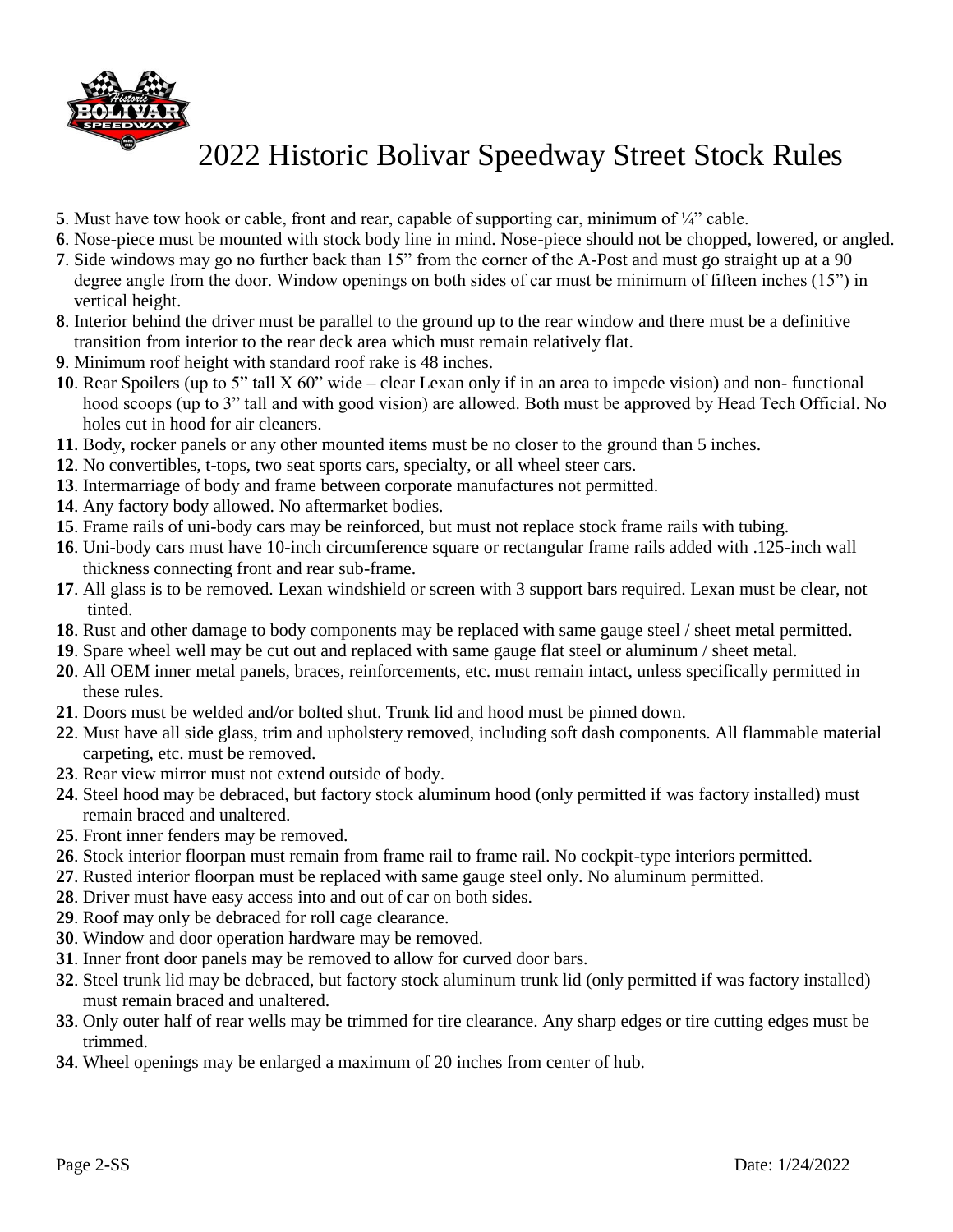

- **35**. Numbers are required to be registered with track. Car must have brightly painted, easily visible, contrasting color from body and at least 4 inches thick and 24 inches high number on roof (reading from passenger side) and at least 4 inch thick by 18 inches high number on both doors, and numbers at least 1 inch thick by 6 inches tall on front (driver side) and rear (passenger side) of car. See general rules. Numbers must be registered with track before racing.
- **36**. Car must be kept in good condition all season long.
- **37**. Fabricated core supports are allowed. Minimum 1.5-inch square tubing for core support.
- **38**. Fabricated or stock steering columns are allowed with removable steering wheel.
- **39**. Wheelbase  $+/- \frac{1}{2}$  from side to side
- **40**. Side skirts up to 4" width allowed as ok'd by tech official

### **B. ROLLCAGE**

- **1**. Must consist of continuous hoops not less than 1 ¾ inch outside diameter and must have a wall thickness of at least .095-inch carbon steel round mechanical tubing.
- **2**. Must be welded to frame in at least 6 places or welded to 6" by 6" upper sandwich plate made of ¼" steel and connected to the bottom sandwich plate by four  $-\frac{1}{2}$ " diameter grade 5 bolts. Body mounted roll cages are not acceptable.
- **3**. Must consist of configuration of front and rear hoops connected by tubing on sides or side hoops in a manner deemed acceptable by the inspector.
- **4**. Driver's head must not protrude above cage with helmet on, while strapped in driver's seat. A minimum of 3 inches of clearance to nearest tubing.
- **5**. Roll cage must have 3/16-inch inspection hole in non-critical area.
- **6**. Minimum requirements for all roll cages are as follows:
	- A) 4 upright bars and 3 overhead bars
	- B) Must have at least 4 curved horizontal bars at driver's door welded to front and rear cage members and must have a .062 minimum thickness steel door plate from front to rear welded to outside of driver's door bars. And 3 in passenger door connected by vertical tubing.
- C) 1 horizontal bar in dash area connecting front uprights.
- D) Roof support bar (see diagram #2).
- E) Rear hoop brace (see diagram #3).
- F) Tubing to protect driver's feet (see diagram #4).
- G) Vent window brace on driver side (see diagram # 4).
- **7.** Must have a .062 minimum thickness steel door plate from front to rear welded to outside of driver's door bars.
- **8**. Bends must not have any kinks.

### **C WHEELS / TIRES**

- **1**. 2022 TIRES 8" AR-870, American Racer G-60 or Hoosier G-60 IMCA modified tires.
- **2.** Steel wheels only must be racing wheels on right side. 8" maximum width 2, 3 or 4" backspacing only.
- **3**. May start off year with up to 6 new and buy 1 new tire per every 4 races ran.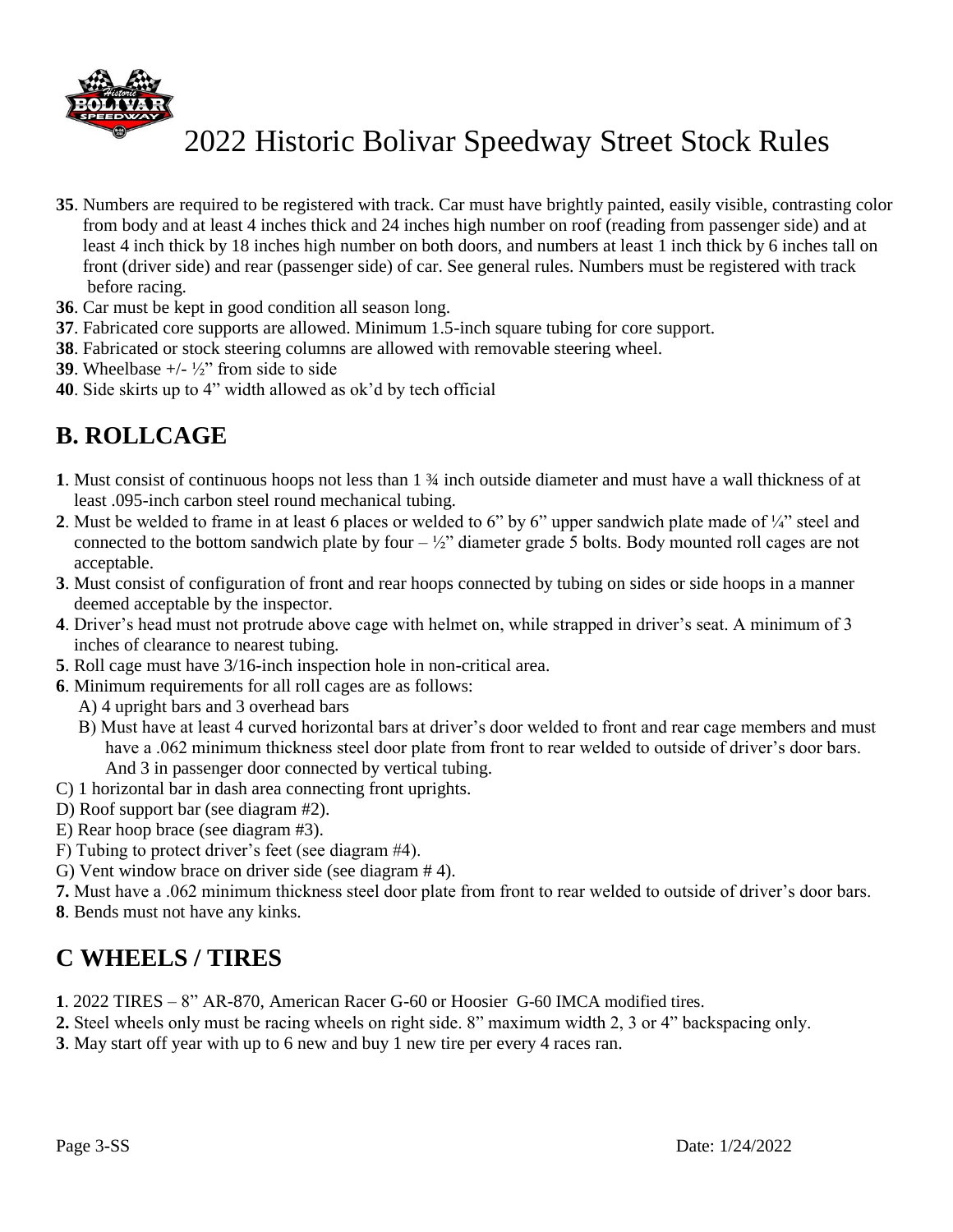

- **5**. Alteration of a tire(s) is not permitted and defined as changing the physical and/or chemical composition of the tire by cutting; grinding; buffing; warming; cooling or the use of chemicals whereby the tread area or the interior surfaces of the tire is changed from the manufacturer's specifications; alteration or defacing of tire identification numbers; labels; code numbers or serial numbers. Any violation of this nature causes the tire(s) to be deemed ineligible for competition.
- **6**. May run up to 78 inch tread width front and rear from outside of tire to outside of tire at spindle height. Any wider is a DO.
- **7**. At least ½ inch bolts and 1-inch heavy duty lug nuts recommended.
- **8**. No bleeders allowed.

### **D. WEIGHT**

- **1**. See Option 1 & 2 below for tolerances per style of car.
- **2**. Added weight is permitted. All ballast must be in block form, of 5 pound minimum, painted white, must have car number painted on it, and be securely fastened. Cannot be located in drivers compartment.
- **3**. Additional weight may be added to any car at track's discretion to keep the class competitive.

### **E. BRAKES**

- **1**. Must have operating brakes on all 4 wheels, at all times.
- **2. Floor mounted pedals with dual master cylinder are legal.**
- **3**. No brake bias or adjustable valves allowed.
- **4**. No shut off valves.
- **5**. May run disc brakes on rear.

## **F. SEAT, SEATBLETS & SAFETY ITEMS**

- **1**. Full containment, high backed steel or aluminum racing seat is mandatory.
- **2**. Seats must be attached with a minimum of 6, 7/16 inch or larger bolts (minimum of grade 8) with fender washers; 4 on bottom and 2 in back.
- **3**. All cars must be equipped with an approved quick release type seat belt and shoulder harness, securely fastened to frame and roll cage.
- **4**. Seat belt and shoulder harness material should be at least 3 inches wide and **CANNOT be older than 5 years**. Minimum requirements consist of lap belt, shoulder harness and crotch strap. And should be routinely checked and maintained through-out the season. No sewing or altering allowed on seat belt material. Seat belts must be attached to main structure with a minimum of 1/2-inch grade 8 bolts with double or self-locking nuts.
- **5**. Seat and steering wheel may be located to suit driver, but must be kept on the left side.
- **6.** Drivers are required to wear a helmet (with the latest Snell Foundation label, rated for SA (Special Application) at all times while on the track. See general rules for additional information. Head & neck support/brace devices are highly recommended.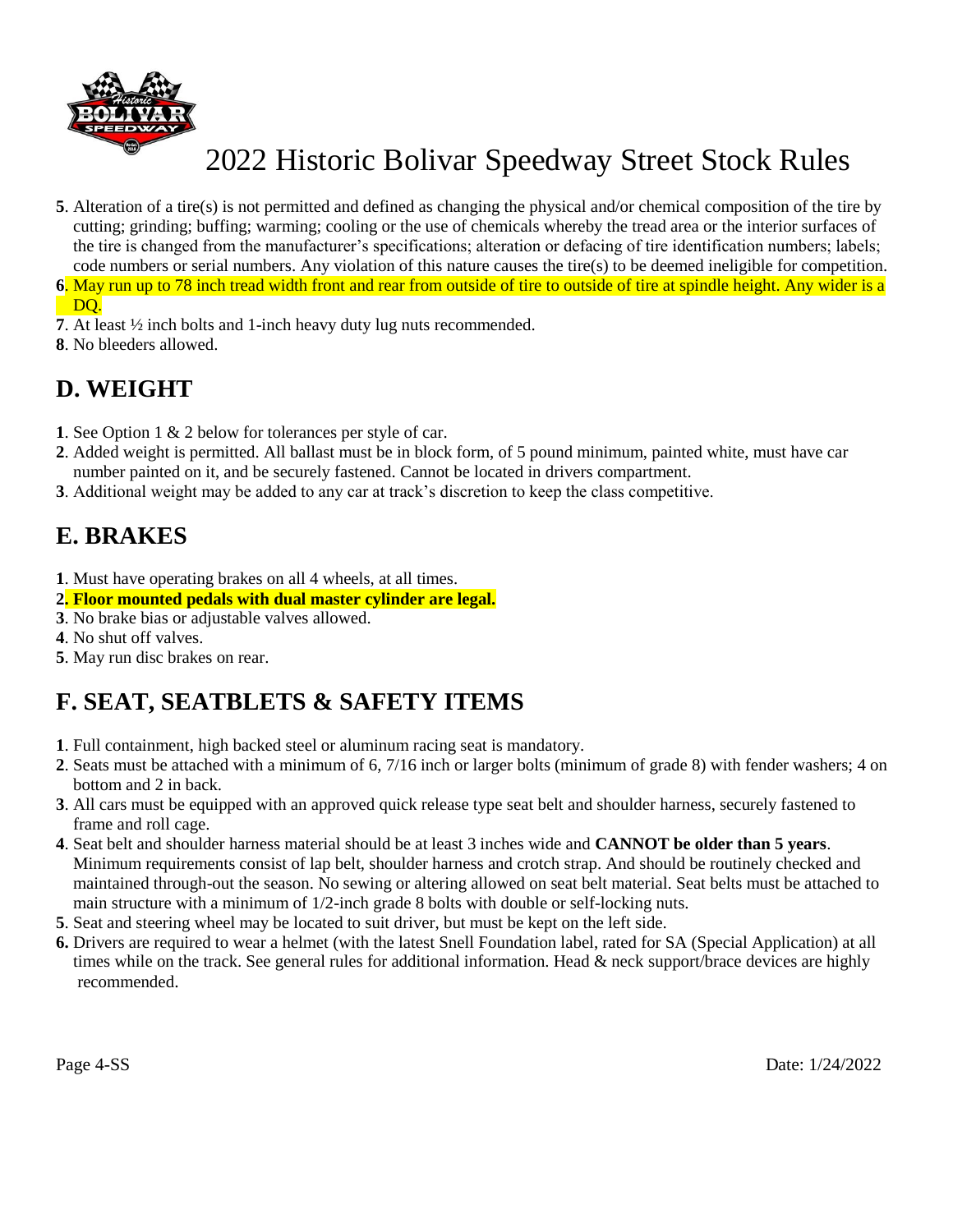

- **7**. Drivers are required to wear fire retardant driving suit and fire resistant gloves at all times on track. Fire resistant socks and shoes are recommended.
- **8**. An approved safety net with quick release is required.
- **9.** Master "ON/OFF" switch on battery cable must be located just inside driver side window, between ledge and roof, just behind driver for easy access.
- **10**. Must be equipped with a fully charged fire extinguisher with working gauge and must be mounted in a quick release holder to be accessible by the driver. Onboard fire-out system is recommended.

### **G. FUEL SYSTEM / FUEL CELL**

- **1**. Cars without the fuel pump mounted in tank must use a fuel cell or marine type tank mounted in the trunk. Maximum fuel cell size is 16 gallons. If mounted below the trunk floor, fuel cells are *mandatory.* Fuel cells with a bladder highly recommended and must be encased in an approved metal container of no less than 20 gauge steel or 1/8 inch aluminum. Cell must have an additional 1/16 inch steel or aluminum protection plate between fuel cell and rear end housing that is attached to square tubing, straps or frame of car. See diagram # 1.
- **2**. Fuel cells must be mounted between frame rails as far forward as possible and using minimum of 2, 2 inch by 1/8 inch metal straps. Must have check valve on vent tube or cap.
- **3**. Fuel cell must not extend below the rear end housing. Fuel cell height is measured from ground to lowest point of bottom of fuel cell, 10 1/2 inches is minimum permitted. Must be equipped with a drag loop extending below the bottom of the cell.
- **4**. Stock tanks allowed if mounted in front of the rear axle, must have a minimum .062" thick steel skid plate mounted underneath entire tank.
- **5**. Must have a sealed steel or aluminum / sheet metal firewall mounted between driver and fuel cell.
- **6**. Tanks must not be mounted within 10" of the rear panel or extend beyond the frame rails.
- **7**. Cars with fuel pump mounted in tank must use a Main Shut-Off switch for electric fuel pump and must be located at the base of the drivers "A" pillar and clearly labeled as such.
- **8**. Steel lines must fit tight against bottom of floor pan. Use high pressure fuel hose at ends for final connections. Fuel lines must be armored hose, or installed in metal conduit, or steel fuel lines. And must not be routed through driver compartment.
- **9**. Gasoline only. Must meet track specifications.

### **H. ENGINE OPTION # 1**

- **1**. Must be of same manufacture as car (GM engine to GM car, Ford engine to Ford car, etc.).
- **2**. Engine must remain completely stock.
- **3**. Engine must be in stock location with stock mounts.
- **4**. No modifications allowed.
- **5**. No cylinder head or intake porting or polishing allowed. No gasket matching allowed.
- **6**. Must run either factory cast iron intakes, Edelbrock Performer 2101, 2121, 2131, 2161, 2176, 2181, 2186, or 2716, or factory manufactured aluminum intake with factory casting #'s and pre-approved by head of tech (factory intake must be deemed to have no advantage over Edelbrock performer).
- **7**. Heads must have GM, Ford or Chrysler ID. No angle plug, W2, or other exotic OE heads. 305 heads on 305's only. Vortec heads are allowed.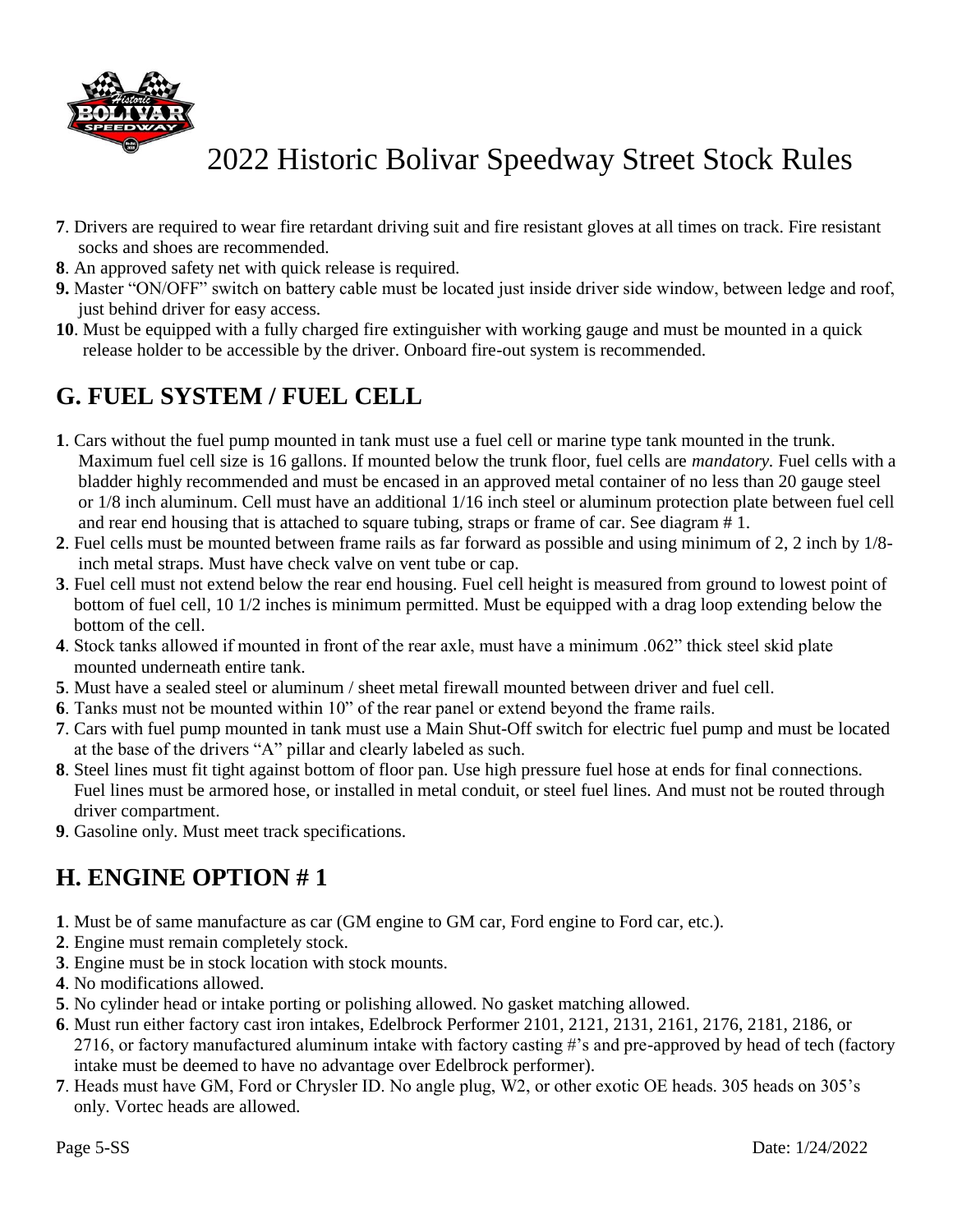

- **8**. The following and only the following cast iron stock production or aftermarket steel stock replacement heads are permitted: GM – EQ Part #CC167ES2 or #CH350I; Dart Part #10024267 or #10024360; World Products Part #043600 or #042670; Ford – World Products Part #53030; Chrysler – EQ Part #CH318B; RHS/Indy Part #20300 or #20301. Heads may be flat milled to reach the 10.5:1 compression rule. Valve size no larger than 2.02 intake and 1.60 exhaust.
- **9**. Hydraulic camshaft only, no solid lifter, solid roller, or hydraulic roller cams permitted.
- **10.** Rev-kits are not permitted.
- **11**. Roller rockers are allowed, stud girdles allowed, Poly Locks allowed Shouldered screw in studs allowed but no shaft mounted rockers.
- **12**. Engine must maintain 14 inch of vacuum at 1000 RPM'S. **Carb must have vacuum port, rear of the Carb for testing vacuum. IF NO PORT YOU WILL BE DISQUALIFIED!!!**
- **13**. Centerline of crankshaft must be a minimum of 12 inches above the ground.
- **14**. Stock appearing, press fit rods only. No light weight, no floating rods, 5.7" rod maximum on G.M.
- **15**. No high performance pistons allowed. Pistons must be stock type replacement flat top or dish piston. A maximum of 3/16 hole may be drilled in the piston at the wrist pin. This hole must be drilled STRAIGHT. Piston may not extend above top of block. Minimum weight for piston pin and rod is 1200 grams.
- **16**. Only stock appearing cranks allowed, no lightened, knife-edged, or lightweight crankshafts. Crank must be a minimum of 48 lbs.
- **17**. Extra capacity oil pans are permitted. No dry sumps allowed. Oil pump must mount in stock position. MUST HAVE ¾" INSPECTION HOLE ABOVE OIL LEVEL FOR INSPECTION. Inspection hole needs to be installed in a manner were Tech officials can see crankshaft & rods for proper inspection. If not pan may be removed for inspection.
- **18**. Maximum compression in any motor will be 10.5 to 1

### **ENGINE OPTION # 2 – CRATE MOTOR**

**All crate engines must have FULL documentation of engine purchase and all history with car at all times. It is the Car owner or driver's responsibility to provide paperwork on Crate motor. Otherwise no points or payoff will be issued until proper paperwork is provided, within 5 business days.** 

**Engine must be registered with Historic Bolivar Speedway and documentation along with spec sheet on file with Historic Bolivar Speedway. All engines used must be sealed by the manufacturer and / or Certified Engine Rebuilder and must remain in the "as shipped" condition. A double redundant sealing system, which must be visible at all, times. All engines, with or without this seal are subject to testing and / or confiscation at any time during an event. Competitor's refusing confiscation, impounding and / or replacement will be disqualified from the event, and all future events until engine issue has been resolved. Teams fined or penalized for engine infractions are not eligible for competition until all fines and / or penalties have been paid or fulfilled.** 

**May run sealed stock GM 602 crate motor with Holey 650 C.F.M. 4-Barrel carburetor, with minimum weight of 3250-pounds and a 6400 RPM maximum chip. Must have a MSD soft touch Rev Control.**

### **I. EXHAUST**

- **1**. May run headers (maximum header tube diameter 1 5/8", maximum collector diameter 3".
- **2**. Exhaust must exit behind the driver and beneath car or under frame.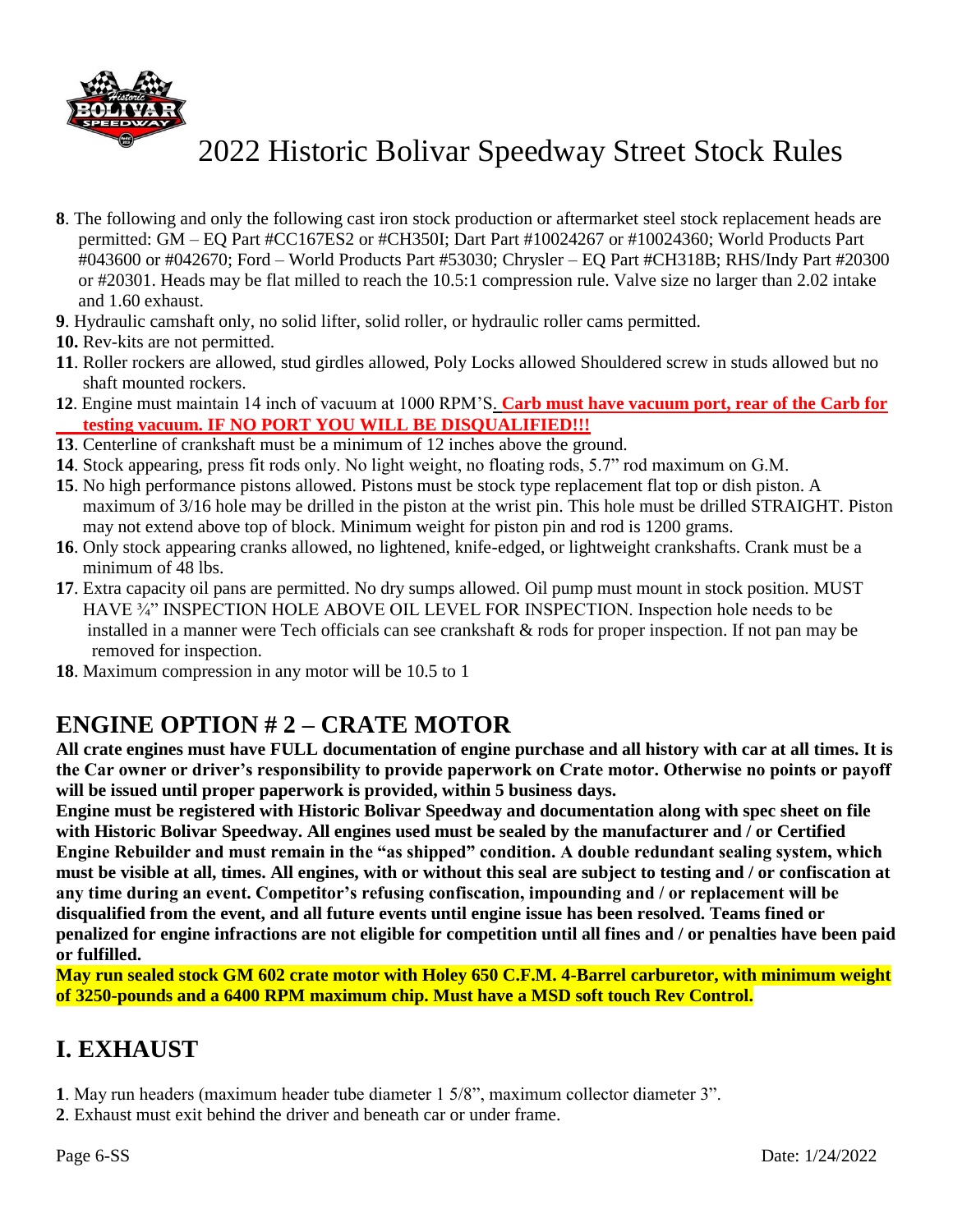

- **3.** Only OEM cast iron exhaust manifolds allowed. No factory tubular manifolds, no LT1 exhaust manifolds, maximum manifold outlet is 2".
- **4**. Maximum outside diameter 2 ½" on exhaust pipe (if running headers with 3" collectors there must be an reducer down to exhaust pipe.
- **5**. H, X and crossover pipes are allowed with maximum outside diameter 2  $\frac{1}{2}$  on exhaust pipe.
- **6**. Catalytic converter may be removed or gutted.
- **7**. Noise level is at a maximum of 100 db measured 100 feet from car.
- **8**. Exhaust must be sealed and securely mounted.

#### **9**. **4 1/2" minimum ground clearance on exhaust. NO EXCEPTIONS!!!!**

- **10**. No car expelling flame, smoke or backfiring allowed.
- **11**. Top and bottom of air cleaner must be solid and be of the same diameter as the air cleaner.

### **J. ENGINE PROTEST RULE**

- **1**. \$275.00 cash engine protest rule. (\$25.00 goes to wrecker and \$50.00 to official). Remainder goes back to protested driver if nothing found illegal. If illegal remainder goes as bonus in next week's race.
- **2**. Protested driver must be willing to pull heads, carburetor, intake and oil pan (if there is no inspection hole in oil pan that identifies protest) depending on the stated protest.
- **3**. Track or any competitor finishing on the lead lap of Street Stock feature and has run at least 3 consecutive features within class are eligible to make protest. Protest is to be made in cash and protest must be in writing. Protest must be given to Tech Official within 5 minutes of the end of feature.
- **4**. Refusal to accept protest will result in loss of accumulated points for season & that's night's winnings and the car and driver will receive a 4 week suspension from competition in Street Stock class.
- **5**. One car or driver may only make 3 protests per race season on any other car or combination of cars in the Street Stock class.

## **K CARBURETOR**

- **1**. A Carburetor claim rule will be in effect:
	- A) Claim will be \$300 with NO EXCHANGE.
	- B) Track or any competitor finishing on the lead lap of Street Stock feature and has run at least 3 consecutive features within class are eligible to make claim. Claim is to be made in cash and claim must be in writing. Claim must be given to Tech Official within 5 minutes of the end of feature.
- **2**. Stock Holley 4412 or Rochester 500 CFM carburetor only.
- **3**. Alterations to allow additional air to be picked up below opening of venture will not be permitted.
- **4**. Base plate must not be altered in any way.
- **5**. No modifications, No polishing, grinding or drilling of holes permitted.
- **6**. Boosters may not be changed or altered in any way. No Epoxy!
- **7**. Venturi area must not be altered in any way. Casting ring may not be removed.
- **8**. 1-inch thick maximum aluminum adapter. Cannot be ported or modified in any way (strictly judged by head tech official, if you want to know its legal present it to head tech official).

### **L. FUEL INJECTION**

- **1**. Entire Fuel Injection System must be kept totally stock and must be factory equipment for car being raced.
- **2**. ECM of Computer Control System must be kept totally stock and must be factory equipment for car being raced. **3**. No aftermarket programming allowed.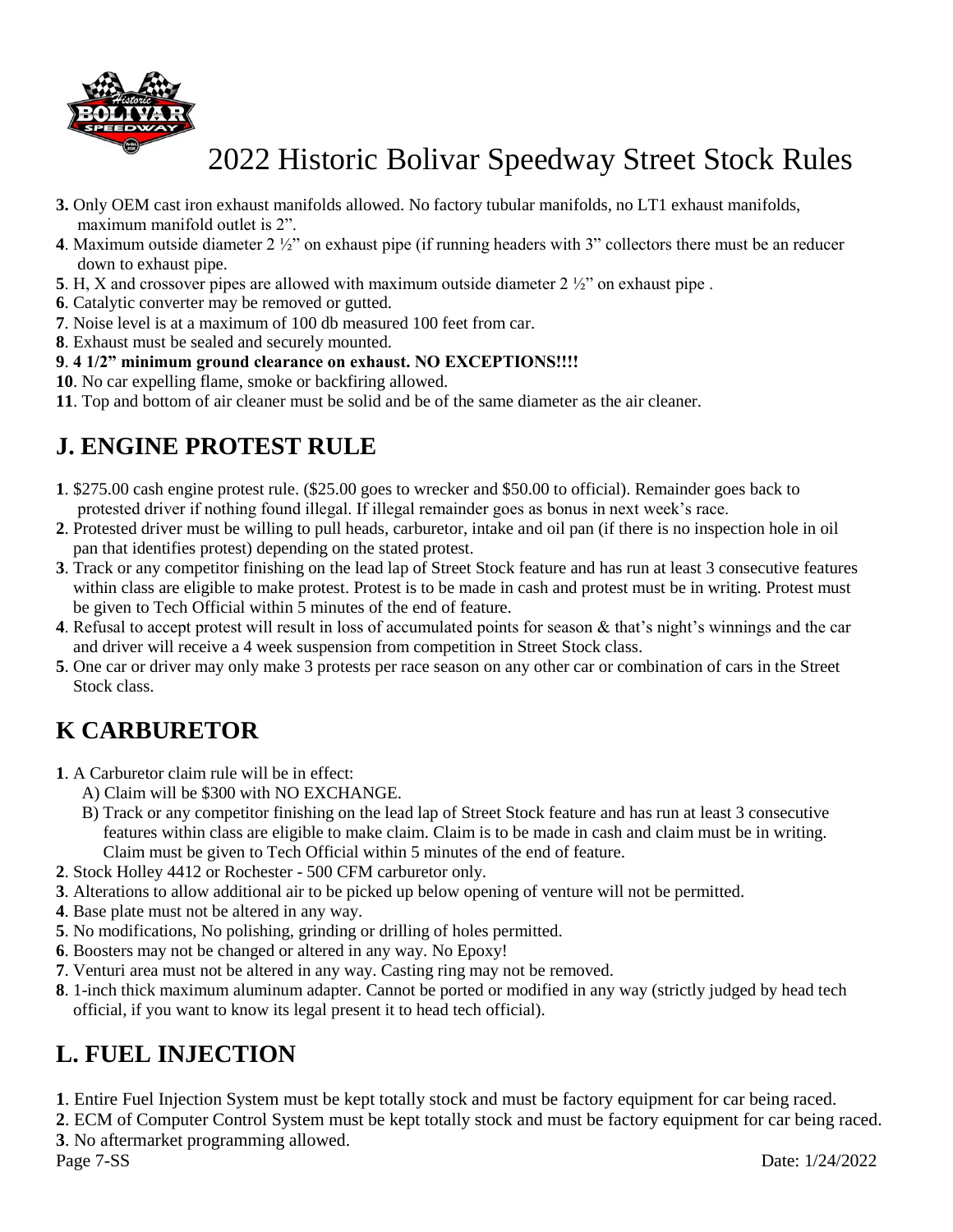

## **M. IGNITION / ELECTRICAL SYSTEM / BATTERY**

- **1**. Must have working starter and be capable of starting engine on demand.
- **2**. Must be stock in stock location.
- **3**. Factory style distributor and Max 48,000 volt coil only. HEI distributors allowed. 602 Must have MSD soft touch Rev Control.
- **4**. Battery may be relocated to an area behind driver or in trunk. If so it must be securely mounted and encased in a sealed box. No 16 volt Battery or system, No Digital tach!

## **N. ENGINE COOLING SYSTEM**

- **1**. All engine-cooling radiators must be mounted in engine compartment.
- **2**. Must have operational radiator overflow tank with a minimum capacity of 1 gallon, securely mounted.
- **3**. NO ANTI-FREEZE permitted. WATER ONLY, NO ADDITIVES!! Violators subject to penalties.
- **4**. Fan shroud must cover a minimum of top 180 degrees of fan. Must extend at least to centerline of fan blades.
- **5**. Radiator may have protection hoop.

### **O. TRANSMISSION**

**1**. Automatic or manual transmission allowed. Must have all forward and reverse gears in good working condition. No lightened internals. Must remain stock.

- **2**. Stock 12" torque converter only if running automatic. \$100.00 claim on any torque converter.
- **3**. Powerglides are allowed, *must add 50 pounds to car in front of firewall.*
- **4**. 10.5" minimum diameter for clutch assembly, no carbon fiber, mini clutches or racing clutches. \$100.00 claim on any clutch / flex plate.
- **5**. Stock, unlightened flywheels ONLY.

## **P. MISCELLANEOUS**

- **1. No 2-way communication allowed.** This includes radios, cell phones, etc. Scanners are highly recommended. Driver will be allowed a scanner to monitor track frequency; scanner can only monitor track frequency and cannot use a spotter.
- **2. RACEceiver will be used. You can purchase or rent from track.**

### **I. REAR WHEEL DRIVE CARS - BODY / FRAME**

Any American made car, front engine, and rear wheel drive may be used with a minimum wheelbase of 101". **Anything shorter call track/tech to get verification.**

### **II. REAR WHEEL DRIVE CARS - DRIVE SHAFT**

**1**. Minimum 2-inch diameter, painted white, steel drive shaft. No carbon fiber or aluminum.

**2**. Steel slip-yokes only.

**3**. 360 degree drive shaft loop required and must be constructed of at least ¼ inch by 2 inch steel, or 1 inch tubing, mounted six inches back from front U-joint.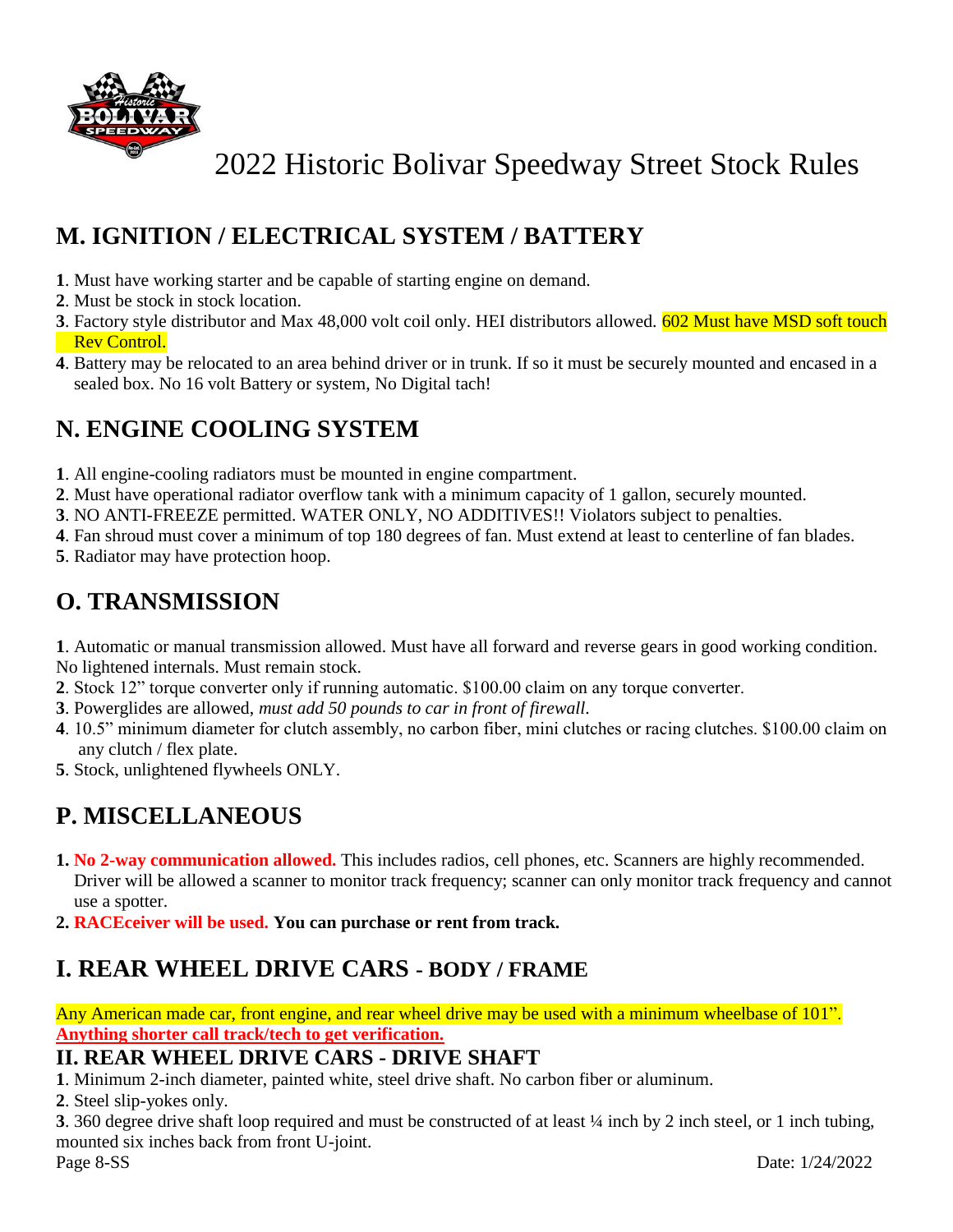

### **III. REAR WHEEL DRIVE CARS - REAR END**

**1**. Only Steel approved OEM passenger car or truck non-cambered rear end permitted.

- **2. Spool allowed in rear-end. No locker or gleason type rear-ends allowed.**
- **3**. Must be centered in chassis.
- **4**. Floaters are allowed. All components must be steel, except lowering blocks, axle caps and drive flange.
- **5**. Open tube rear end not permitted.
- **6**. Independent rear axles not permitted.
- **7**. Aluminum rear end is not permitted.
- **8**. 9-Inch Ford rear ends OK.
- **9**. Ring gear, center section and yoke cannot be lightened.
- **10**. No posi, limited slip, or lockers allowed. No tru-trac, gold track etc.
- **11**. **Solid steel axles only. No gun drilled axles!**
- **12**. Inspection hole in housing or cover is required.

### **IX. REAR WHEEL DRIVE CARS - SUSPENSION / STEERING COMPONENTS**

- **1**. All suspension parts must be made of steel.
- **2**. Completely stock suspension in stock location required, no modifications allowed except strut/shock towers can be reinforced and altered for camber.

#### **3**. **Sway bar – must have factory mounts at frame with rubber or urethane bushings and only adjustable at lower A frames.**

- **4**. **Can run weight jacks both front and/or rear, but can only run maximum caster camber as stock upper, same make and model as car.**
- **5**. No other adjusters of any kind allowed unless listed in these rules.
- **6**. May run approved aftermarket upper A arm, steel cross shafts only. No aluminum cross shafts.
	- a. Monte Carlo 78 to 88 metric
	- b. Speedway Motors 8 inch on right and 8-½ inch on left front.
	- c. Big metric Chevy cars 78 and up.
	- d. Chevelle 73 to 77 metric.
	- e. Camaro 73 to 81 metric (8 ¾ inch on right front and 9 ¼ inch on left front).
	- f. Ford LTD 79 to 91 metric (8 ¼ inch on right front and 8 ¾ inch on left front).
	- g. Mopar See Head Tech Official
- **7.** Rubber or poly urethane bushings only, no steel bushings.
- **8**. Steering quickener allowed.
- **9**. Racing springs are allowed in stock location.
- **10**. Steel, non-adjustable shocks only. \$100.00 each track claim on shocks.

#### **11**. **5" ground clearance minimum at the lowest point on the chassis with driver out of car. NO EXCEPTIONS!!!!**

- **12**. Stock steering components only, no heim joint tie rod ends.
- **13**. No Bump-Stops or suspension travel limiting devices. No coil binding.

 IF A DIRT CAR OR CAR FROM ANOTHER TRACK SHOW UP THEY WILL BE ALLOWED TO RUN BUT MUST ADD 50LBS OF WEIGHT ON FIREWALL ABOVE DISTRIBUTOR FOR EACH MAJOR INFRACTION (IE – MAJOR BODY INFRACTIONS) THEY WILL BE ALLOWED TO RUN 1 RACE AND CAR MUST BE WITHIN RULES BY NEXT RACE